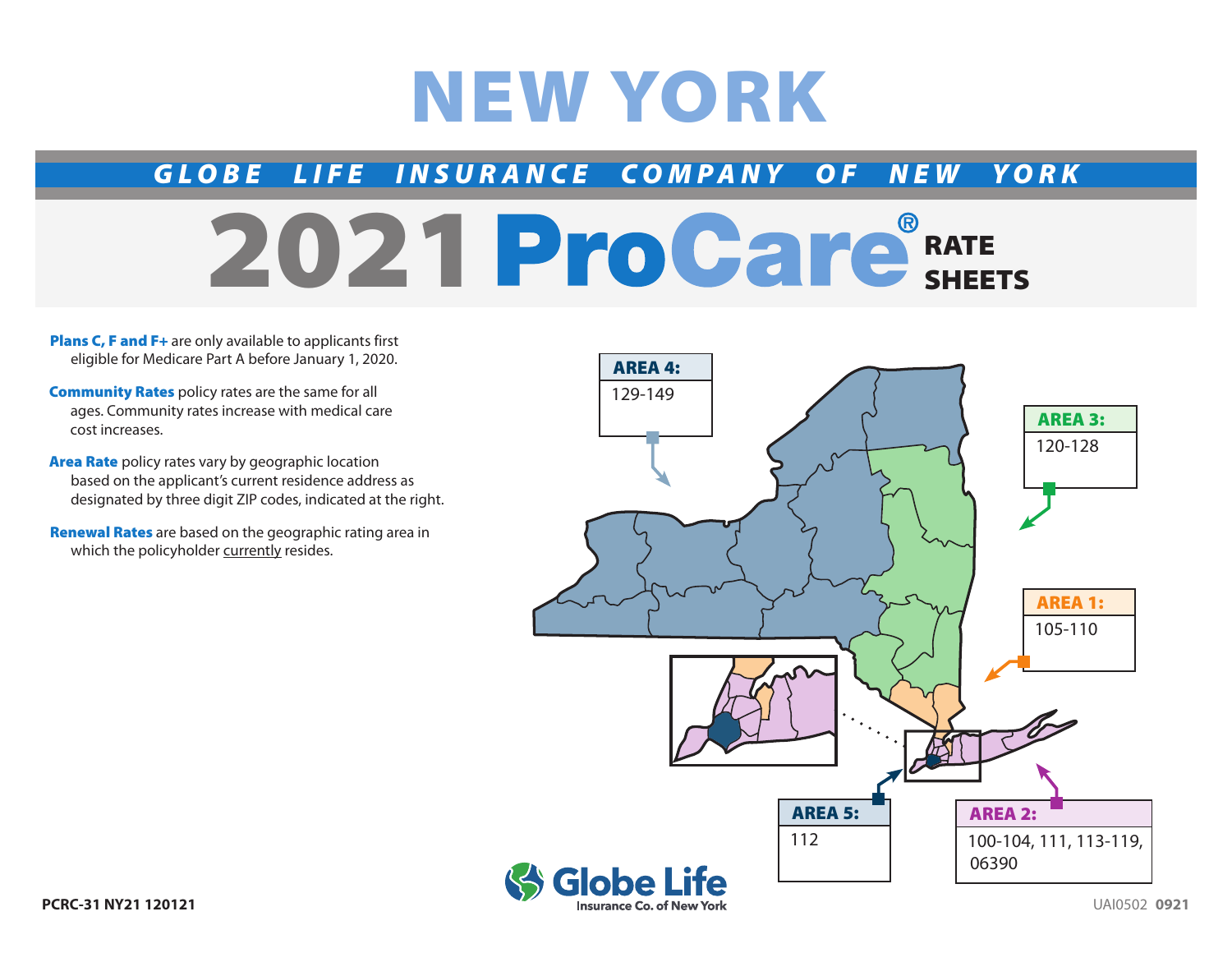#### **NEW YORK 2021 Clobe Life Insurance Company of New York — ProCare® Rate Sheets PCRC-31 NY21 120121**

| <b>AREA 1 (ZIP 105-110)</b><br><b>AREA 2</b> (ZIP 100-104, 111, 113-119, 06390) |      |           |      |     |                        |                                               |                                 |
|---------------------------------------------------------------------------------|------|-----------|------|-----|------------------------|-----------------------------------------------|---------------------------------|
| <b>PLAN</b>                                                                     | A    | <b>SA</b> | Q    | M   | <b>Under Age</b><br>65 | <b>Plan Code</b><br><b>Age 65</b><br>and over | <b>Effective</b><br><b>Date</b> |
| A                                                                               | 2894 | 1447      | 724  | 242 | N <sub>9E</sub>        | N45                                           | 12-01-21                        |
| B                                                                               | 3967 | 1984      | 992  | 331 | N <sub>9F</sub>        | N46                                           | $12 - 01 - 21$                  |
| C                                                                               | 4791 | 2396      | 1198 | 400 | N9G                    | N47                                           | $12 - 01 - 21$                  |
| D                                                                               | 4722 | 2361      | 1181 | 394 | N <sub>9</sub> H       | N48                                           | $12 - 01 - 21$                  |
| F                                                                               | 4520 | 2260      | 1130 | 377 | N <sub>9</sub>         | N49                                           | $12 - 01 - 21$                  |
| F+                                                                              | 871  | 436       | 218  | 73  | N <sub>9</sub> K       | <b>N51</b>                                    | $12 - 01 - 21$                  |
| G                                                                               | 4207 | 2104      | 1052 | 351 | N9J                    | N <sub>50</sub>                               | $12 - 01 - 21$                  |
| $G+$                                                                            | 871  | 436       | 218  | 73  | <b>NCL</b>             | <b>NCK</b>                                    | $12 - 01 - 21$                  |
| K                                                                               | 1655 | 828       | 414  | 138 | N <sub>9</sub> C       | N43                                           | $12 - 01 - 21$                  |
|                                                                                 | 2492 | 1246      | 623  | 208 | N <sub>9</sub> D       | N44                                           | $12 - 01 - 21$                  |
| N                                                                               | 3129 | 1565      | 783  | 261 | N <sub>9L</sub>        | N <sub>52</sub>                               | 12-01-21                        |

| <b>AREA 3 (ZIP 120-128)</b><br><b>AREA 4 (ZIP 129-149)</b> |      |           |     |     |                                            |                           |                                 |
|------------------------------------------------------------|------|-----------|-----|-----|--------------------------------------------|---------------------------|---------------------------------|
| <b>PLAN</b>                                                | A    | <b>SA</b> | Q   | M   | <b>Plan Code</b><br><b>Under Age</b><br>65 | <b>Age 65</b><br>and over | <b>Effective</b><br><b>Date</b> |
| A                                                          | 2411 | 1206      | 603 | 201 | N <sub>9E</sub>                            | N45                       | $12 - 01 - 21$                  |
| B                                                          | 3306 | 1653      | 827 | 276 | N <sub>9F</sub>                            | N46                       | $12 - 01 - 21$                  |
| C                                                          | 3993 | 1997      | 999 | 333 | N9G                                        | N47                       | $12 - 01 - 21$                  |
| D                                                          | 3935 | 1968      | 984 | 328 | N9H                                        | N48                       | $12 - 01 - 21$                  |
| F                                                          | 3767 | 1884      | 942 | 314 | N <sub>9</sub>                             | N49                       | $12 - 01 - 21$                  |
| F+                                                         | 726  | 363       | 182 | 61  | N <sub>9</sub> K                           | <b>N51</b>                | 12-01-21                        |
| G                                                          | 3507 | 1754      | 877 | 293 | N <sub>9</sub> J                           | N50                       | 12-01-21                        |
| $G+$                                                       | 726  | 363       | 182 | 61  | <b>NCL</b>                                 | <b>NCK</b>                | 12-01-21                        |
| K                                                          | 1379 | 690       | 345 | 115 | N <sub>9</sub> C                           | N43                       | $12 - 01 - 21$                  |
| п                                                          | 2076 | 1038      | 519 | 173 | N <sub>9</sub> D                           | N44                       | 12-01-21                        |
| N                                                          | 2608 | 1304      | 652 | 218 | N <sub>9L</sub>                            | N <sub>52</sub>           | 12-01-21                        |

**AREA 5** *(ZIP 112)*

|             |      |           |      |     | <b>Plan Code</b>       |                           | <b>Effective</b> |
|-------------|------|-----------|------|-----|------------------------|---------------------------|------------------|
| <b>PLAN</b> | A    | <b>SA</b> | Q    | M   | <b>Under Age</b><br>65 | <b>Age 65</b><br>and over | <b>Date</b>      |
| A           | 3242 | 1621      | 811  | 271 | N <sub>9E</sub>        | N45                       | $12 - 01 - 21$   |
| B           | 4444 | 2222      | 1111 | 371 | N <sub>9F</sub>        | N46                       | $12 - 01 - 21$   |
| C           | 5368 | 2684      | 1342 | 448 | N <sub>9G</sub>        | N47                       | $12 - 01 - 21$   |
| D           | 5291 | 2646      | 1323 | 441 | N9H                    | N48                       | $12 - 01 - 21$   |
| F           | 5064 | 2532      | 1266 | 422 | N9I                    | N49                       | $12 - 01 - 21$   |
| $F+$        | 976  | 488       | 244  | 82  | N <sub>9</sub> K       | <b>N51</b>                | $12 - 01 - 21$   |
| G           | 4714 | 2357      | 1179 | 393 | N <sub>9</sub> J       | N50                       | $12 - 01 - 21$   |
| $G+$        | 976  | 488       | 244  | 82  | <b>NCL</b>             | <b>NCK</b>                | $12 - 01 - 21$   |
| K           | 1854 | 927       | 464  | 155 | N <sub>9</sub> C       | N43                       | $12 - 01 - 21$   |
|             | 2792 | 1396      | 698  | 233 | N9D                    | N44                       | $12 - 01 - 21$   |
| N           | 3506 | 1753      | 877  | 293 | N <sub>9L</sub>        | N <sub>52</sub>           | $12 - 01 - 21$   |

Only applicants first eligible for Medicare Part A before 2020 may purchase Plans C, F and High Deductible Plan F.